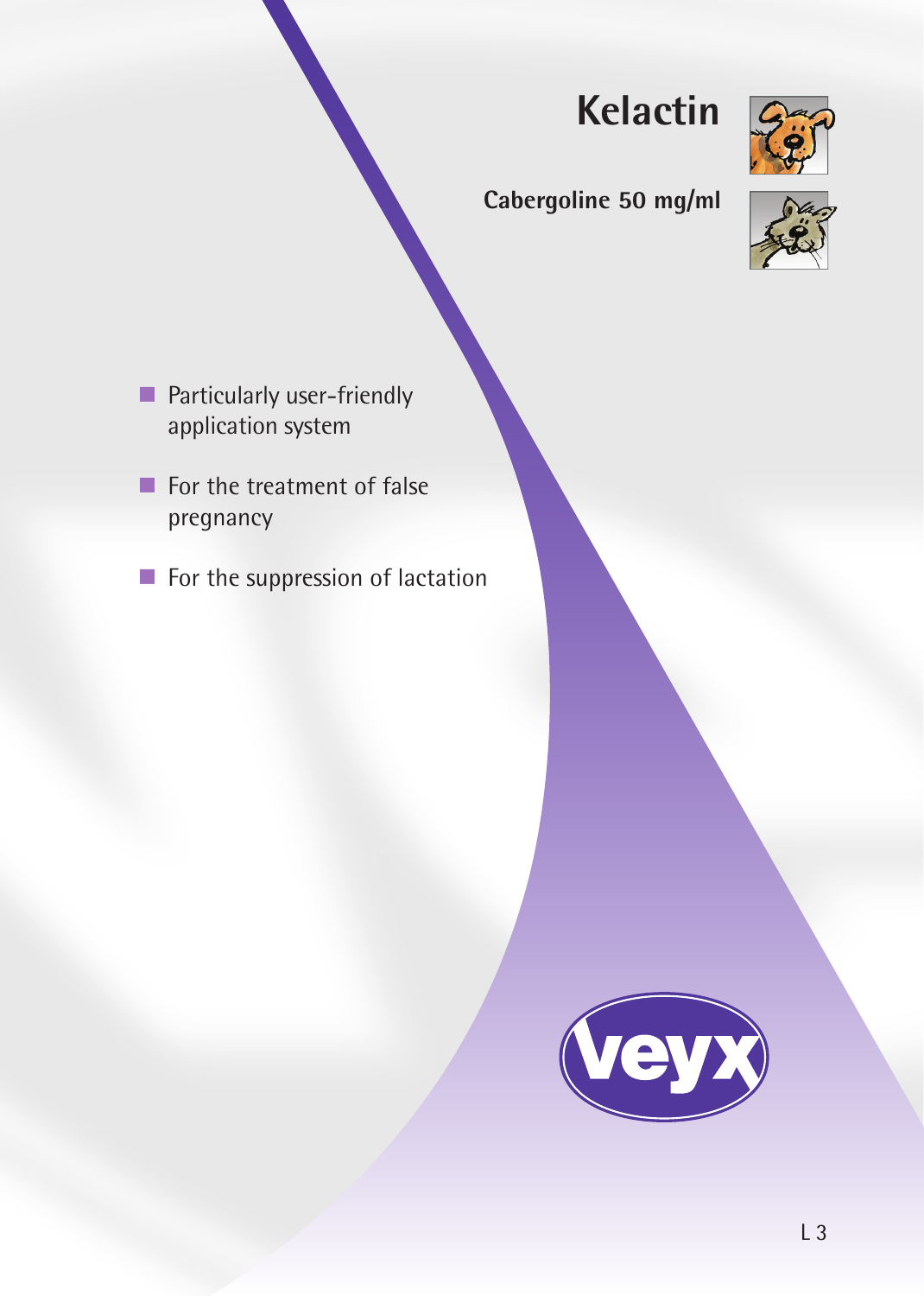

Prolactin plays an important role in the occurrence of false pregnancy in bitches.

The increase of this hormone as a luteotropic factor in the second half of pregnancy is important for the mammary gland development and later on for lactation. Prolactin is produced in the luteal cells of the anterior pituitary gland.

Prolactin secretion is restrained by dopamine, which is produced by the hypothalamus and exerts a primarily neuroendocrine inhibitory control.

The active substance cabergoline contained in Kelactin 50 microgram/ml is a potential and very effective dopamine receptor agonist. Cabergoline shows a high specificity and affinity for the  $D_2$  receptor of the lacotrophic cells. When these receptors are activated, the secretion of prolactin is inhibited. As a consequence, the symptoms of false pregnancy, such as behavioural changes, mammary gland enlargement and lactation in bitches are being suppressed within a few days. In addition, cabergoline is used to suppress lactation in bitches and queens (e.g. after eclampsia, litter loss or stillbirth).

Kelactin 50 microgram/ml is well tolerated. The product is supplied with a particularly user-friendly application system which considerably facilitates dosage of the solution.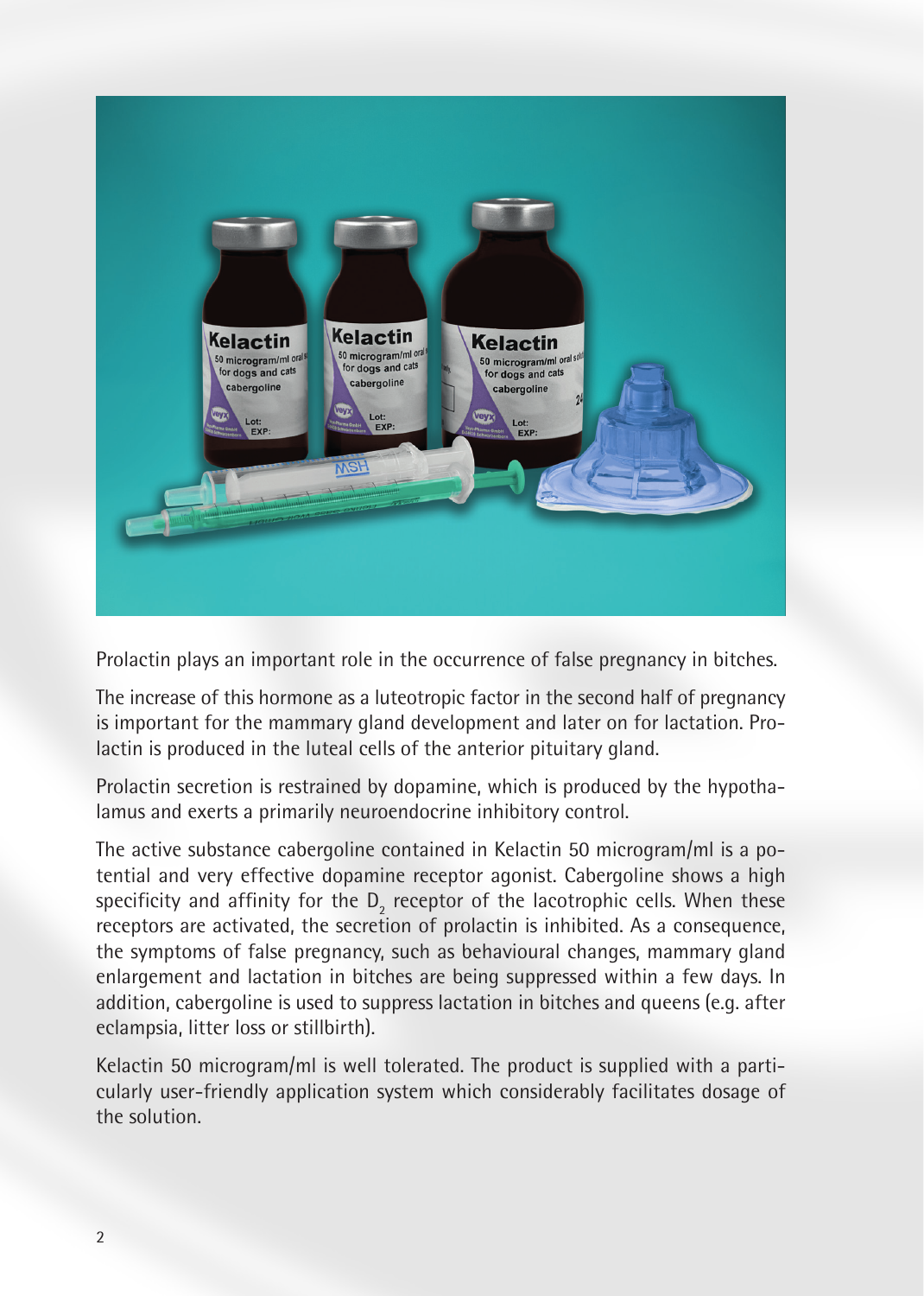# **Kelactin 50 microgram/ml**

Oral solution for dogs and cats Cabergoline

#### **Statement of active substance(s) and other ingredient(s)**

Each 1 ml contains: Cabergoline 50 micrograms

Oral solution Pale yellow, viscous oily solution.

#### **Indications**

The veterinary medicinal product is indicated for the following uses:

- Treatment of false pregnancy in bitches
- Suppression of lactation in bitches and queens

#### **Contraindications**

- Do not use in pregnant animals since the product may cause abortion.
- Do not use with dopamine antagonists.
- Do not use in case of hypersensitivity to the active substance or to any of the excipients.

Cabergoline may induce transient hypotension in treated animals. Do not use in animals concurrently being treated with hypotensive drugs. Do not use directly after surgery whilst the animal is still under the influence of the anaesthetic agents.

## **Adverse reactions**

Possible adverse effects are:

- sleepiness
- anorexia
- vomiting

These adverse effects are usually of a moderate and transient nature.

Vomiting usually only occurs after the first administration. In this case treatment should not be stopped, since the vomiting will not reoccur after the following administrations.

In very rare cases allergic reactions may occur, such as oedema, urticaria, dermatitis and pruritus.

In very rare cases a transient hypotension may occur.

In very rare cases neurological symptoms may occur, such as sleepiness, muscle tremor, ataxia, hyperactivity and convulsions.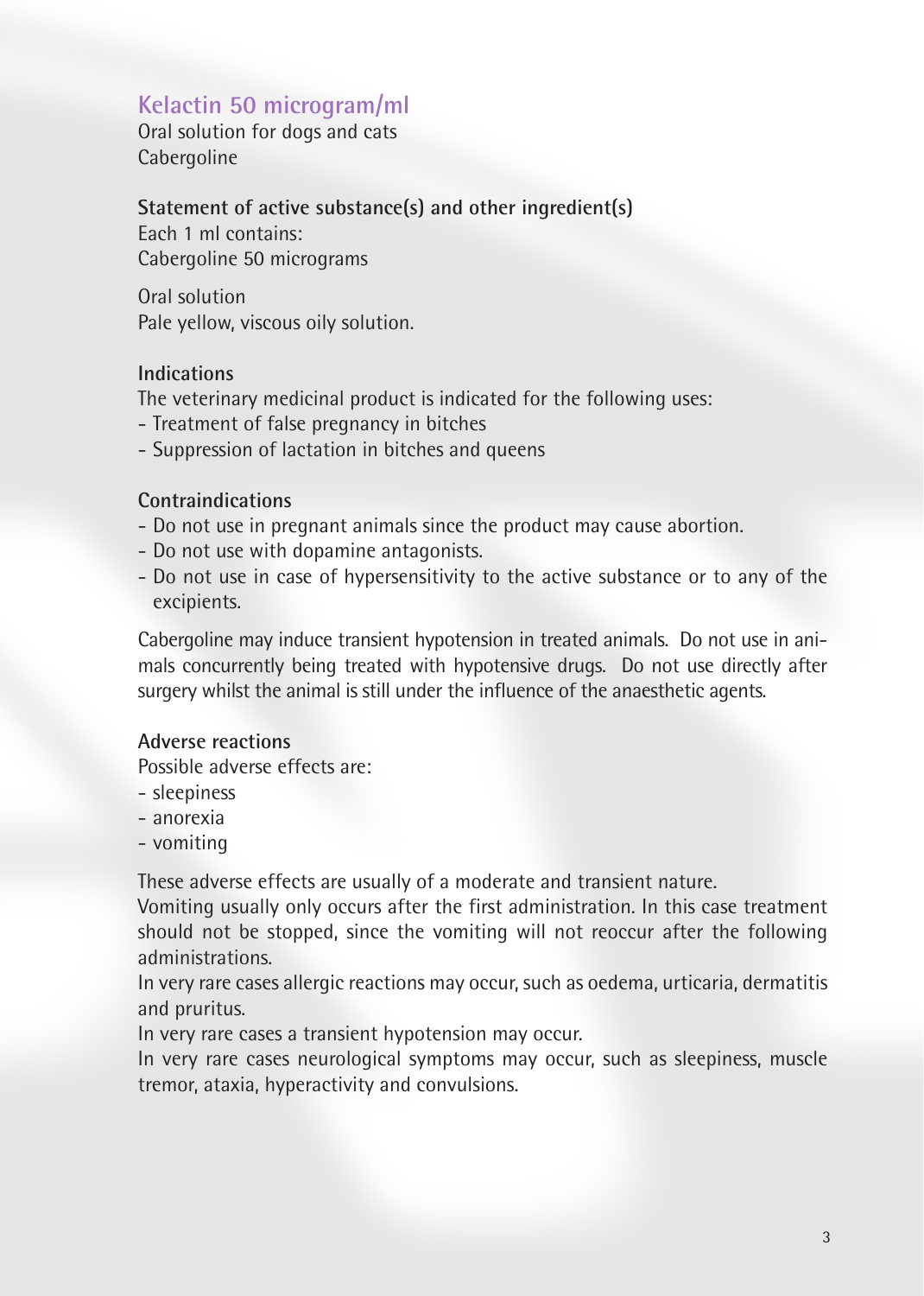The frequency of adverse reactions is defined using the following convention:

- very common (more than 1 in 10 animals displaying adverse reactions during the course of one treatment)
- common (more than 1 but less than 10 animals in 100 animals)
- uncommon (more than 1 but less than 10 animals in 1,000 animals)
- rare (more than 1 but less than 10 animals in 10,000 animals)
- very rare (less than 1 animal in 10,000 animals, including isolated reports).

If you notice any serious effects or other effects not mentioned in this package leaflet, please inform your veterinary surgeon.

**Target species** Dog and cat

#### **Dosage for each species, route and method of administration**

The veterinary medicinal product should be administered orally either directly into the mouth or by mixing with food.

The dosage is 0.1 ml/kg bodyweight (equivalent to 5 microgram cabergoline/kg bodyweight) once daily for 4 - 6 consecutive days, depending on the severity of the clinical condition.

If the signs fail to resolve after a single course of treatment or if they recur after the end of treatment, then the course of treatment may be repeated.

It is recommended to rinse and dry the syringe following each application.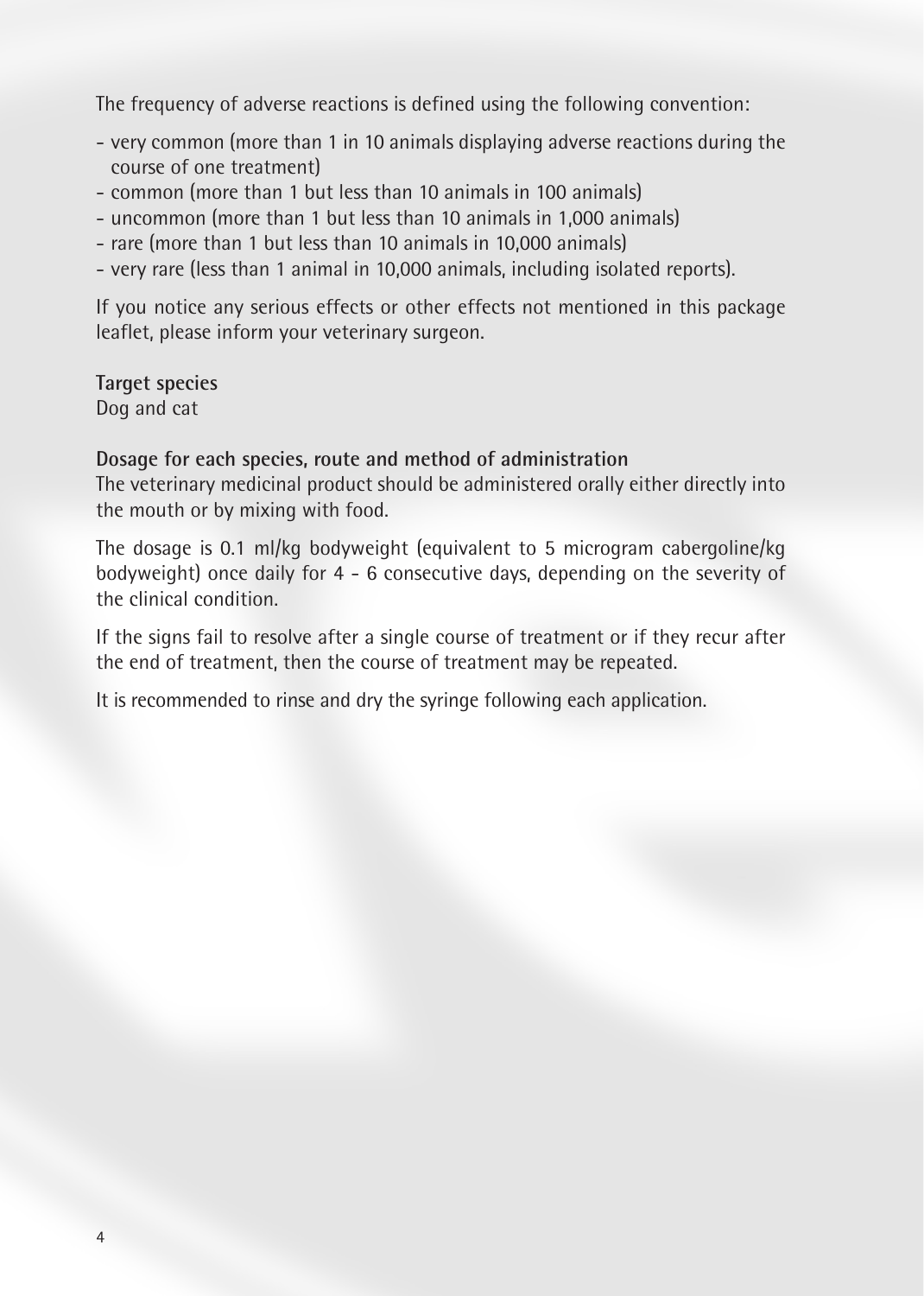### **Advice on correct administration**

The weight of treated animal should be accurately determined before administration.

- a. Remove the cover from the vial adapter package. Do not remove the vial adapter from the blister package.
- b. Attach the adapter to the vial; use the blister pack to handle the adapter. Seat the adapter on the vial by pushing down until the spike penetrates the stopper and the adapter snaps in place.
- c. Remove and discard the blister package.
- d. Attach the syringe to the adapter by firmly pressing the syringe into the vial adapter to avoid leaking of the product when withdrawing the dose from the vial.
- e. Withdraw the drug from the vial into the syringe holding the vial upside down.
- f. Remove the syringe from the adapter.
- g. The drug is now ready for administration.

It is recommended to rinse and dry the syringe following each application.



**Withdrawal period** Not applicable.

# **Special storage precautions**

As packaged for sale: store in a refrigerator (2 °C - 8 °C).

After first opening: store below 25°C.

Shelf life after first opening the immediate packaging: 14 days. Store in upright position.

Keep the vial tightly closed in the outer carton in order to protect from light. Do not freeze.

Do not use this veterinary medicinal product after the expiry date which is stated on the label.

Keep out of the sight and reach of children.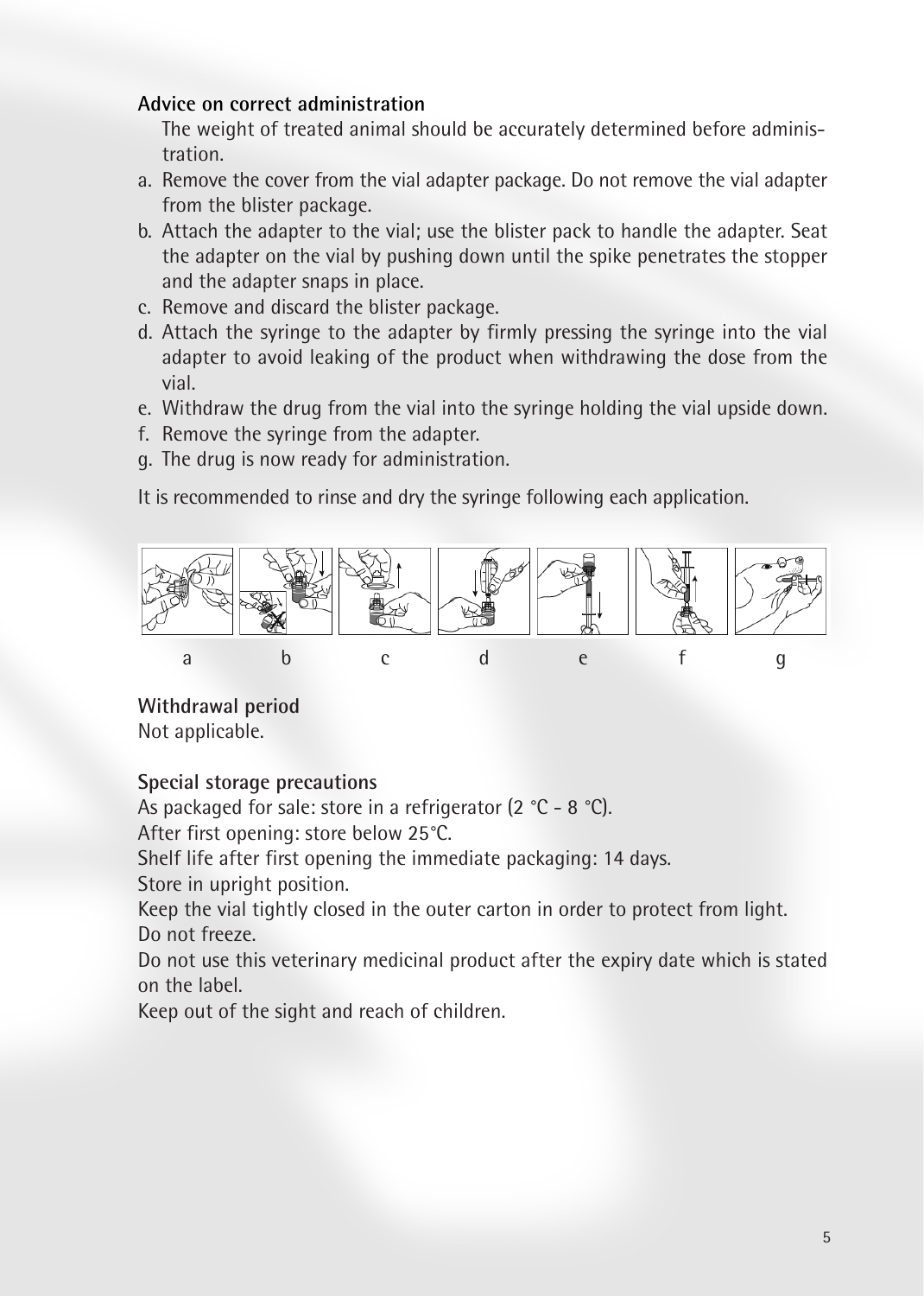#### **Special warnings**

Special warnings for each target species:

Additional supportive treatments should involve restriction of water and carbohydrate intake and increase exercise.

Special precautions to be taken by the person administering the veterinary medicinal product to animals:

Wash hands after use. Avoid contact with skin and eyes wash of any splashes immediately.

Women of childbearing potential and breast-feeding woman should not handle the product or should wear disposable gloves when administering the product.

People with known hypersensitivity to cabergoline or any of the other ingredients in the product should avoid contact with the veterinary medicinal product.

Do not leave unattended filled syringes in presence of children. In the event of accidental ingestion, particularly by a child, seek medical attention immediately and show the package leaflet or the label to the physician.

#### Pregnancy and lactation:

Cabergoline has the capacity to cause abortion in the later stages of pregnancy, and should not be used in pregnant animals. Differential diagnosis between pregnancy and false pregnancy should be made correctly.

The product is indicated for the suppression of lactation (cessation of milk production): inhibition of prolactin secretion by cabergoline results in a rapid cessation of lactation and a reduction in the size of the mammary glands. The product should not be used in lactating animals unless suppression of lactation is required.

Interaction with other medicinal products and other forms of interaction:

Since cabergoline exerts its therapeutic effect by direct stimulation of dopamine receptors, the product should not be administered concurrently with drugs which have dopamine antagonist activity (such as phenothiazines, butyrophenones, metoclopramide), as these might reduce its prolactin inhibiting effects.

Since cabergoline may induce transient hypotension (low blood pressure), the product should not be used in animals concurrently treated with hypotensive drugs.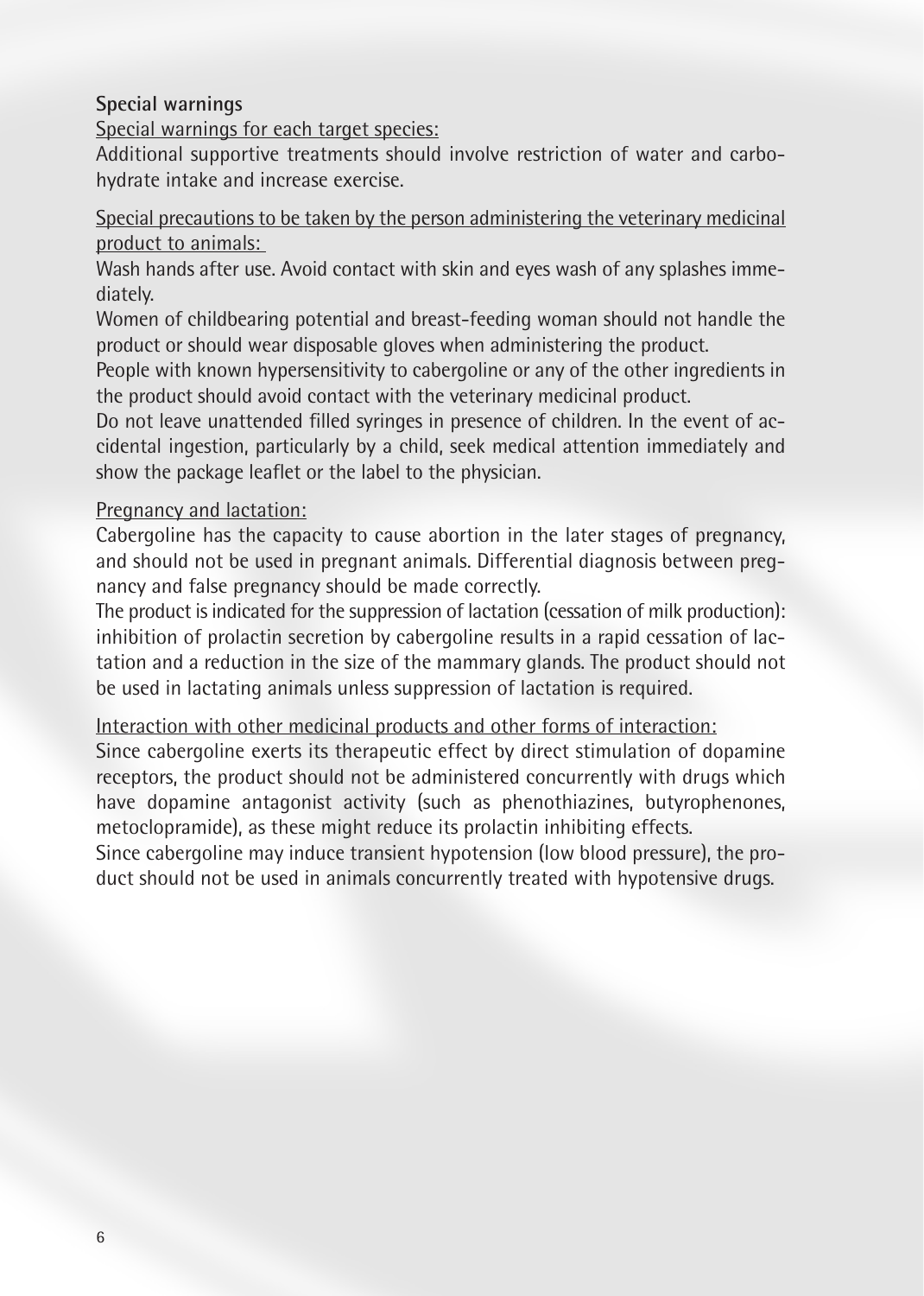Overdose (symptoms, emergency procedures, antidotes):

The experimental data indicate that a single overdose with cabergoline might result in an increased likelihood of post-treatment vomiting, and possibly an increase in post-treatment low blood pressure.

General supportive measures should be undertaken to remove any unabsorbed drug and maintain blood pressure, if necessary.

As an antidote, the parental administration of dopamine antagonist drugs such as metoclopramide might be considered.

Incompatibilities:

Do not mix the product with an aqueous solution (e.g. milk).

In the absence of compatibility studies, this veterinary medicinal product must not be mixed with other veterinary medicinal products.

**Special precautions for the disposal of unused product or waste materials, if any** Medicines should not be disposed of via wastewater or household waste.

Ask your veterinary surgeon how to dispose of medicines no longer required. These measures should help to protect the environment.

**Package size(s)** 7 ml, 15 ml and 24 ml.

To be supplied only on veterinary prescription.

**The information given in this product brochure conforms to the state of knowledge upon completion. Please read the package leaflet prior to using the veterinary medicinal product.**

The provisions of a national marketing authorisation, which may be different from the details given in this brochure, are binding.